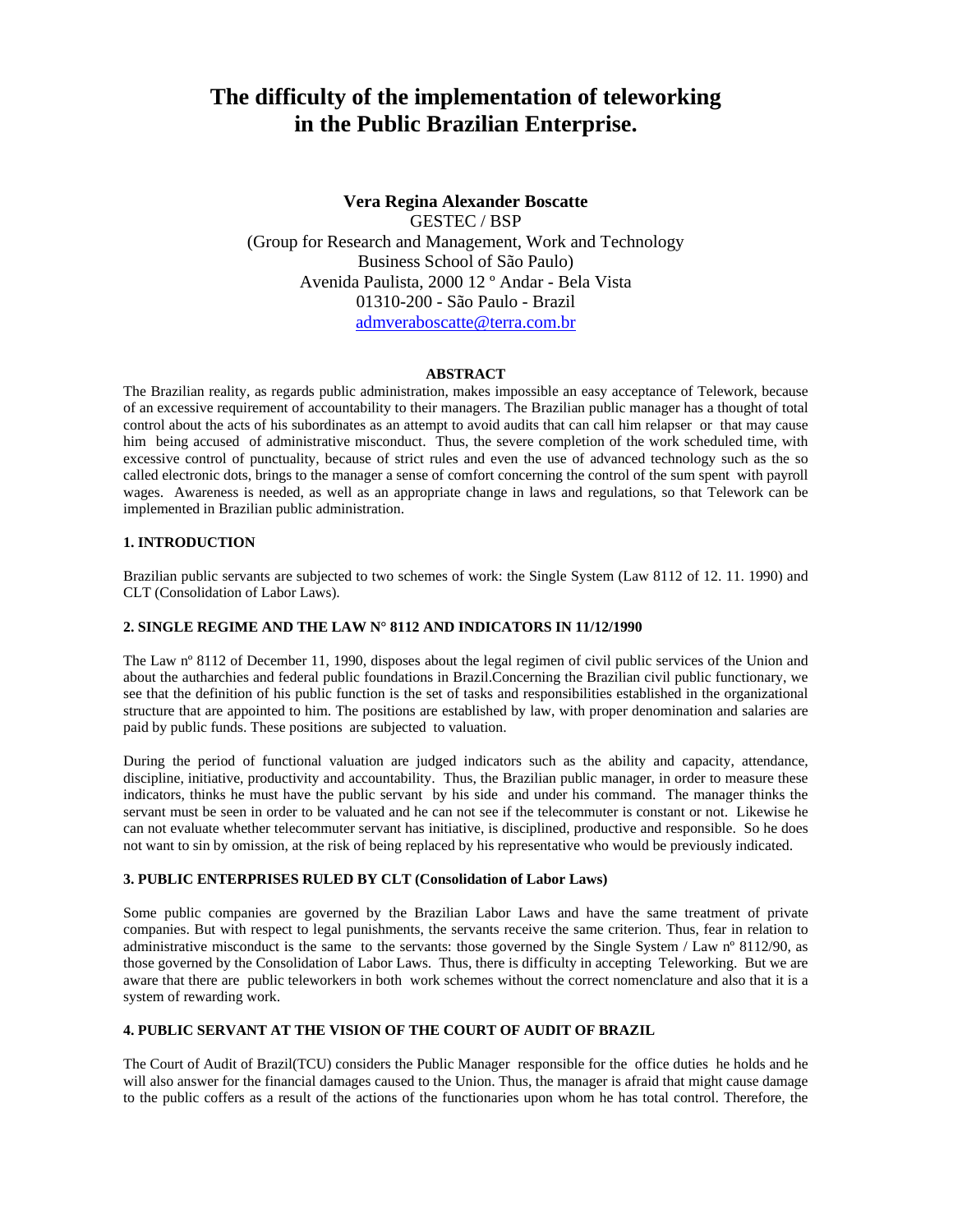Home Office becomes a risk for him because he will not have under his vision the public goods in the possession of the funnctionary and which are needed to perform his functions.

In the case of possible damage to the public coffers, there are administrative disciplinary proceedings (PAD), which could result in dismissal (dismissal) of the function and the money regarding the damage should be restituted to the Union. It should be also extended to the successors of the servant the obligation to repair the damage and it would run up against the limit of the value of the inheritance received. Thus, the administrative misconduct brings disastrous results.

Administrative Misconduct in accordance with the understanding of Mr. Pazzaglini Son[1] is more than a mere action inconsistent with the law; it is denotative of a subversive conduct with administrative purposes, or by the harmful use (illegal and immoral) of public power, whether by omission, misappropriation of functional performance, whether by willful or negligent use of legal regulations.

It is result both of dishonesty and loyalty, about the incompetence of the public officer in performance of his professional activities. The Federal Law No. 8422/92 deals with acts of misconduct, committed by any public official in Brazil. In Brazilian legislation, administrative misconduct is serious, briefly, regarding the violation of the principles of morality, impersonality and economy, as well as illicit enrichment, as due to the law.

# **5. LEGAL RESPONSIBILITIES OF THE PUBLIC SERVANT, UNDER THE LAW 8112/90**

Article 121 of Law 8112/90 says that the servant has civil, criminal and administrative responsibility for the unlawful exercise of his duties. The Article 122 says that the liability arises from an act or omission commissive, willfully or grossly negligence, resulting in losses to the exchequer or to third parties.

Thus, the servant is concerned, too, about working at another place than that he previously worked, and about the possibility of becoming liable for acts not committed by him with respecting public goods or about the unlawful exercise of his own activities.

# **6. DUTIES OF THE BRAZILIAN PUBLIC SERVANT, BEFORE THE LAW 8112/90**

The duties of public servants, by the law quoted above, block the real possibility of Telework in the vision of public managers:

- a) to perform with zeal and dedication the duties of the office
- b) to be loyal to the institutions he serves
- c) to observe the laws and regulations
- d) to carry out superior orders , except where clearly illegal;
- e) Answer promptly
	- i. to the general public, providing the required information, except that protected by secrecy;
	- ii. the dispatch of certificates requested by the defense in law or the clarification of situations of personal interest;
	- iii. requests for defense of the Exchequer;
- f) to bring to the attention of higher authority the deficiencies he knows by virtue of his office.
- g) to provide the economy of material and the maintenance of public assets.
- h) to maintain as confidential matter the matters of the department.
- i) to maintain a consistent conduct in accordance with the administrative morality.
- j) to be diligent and punctual at the service.
- k) to treat the people with courtesy
- l) to represent against illegality, omission or abuse of power.

By the virtue of their duties, both the public manager as the simple servant fear the failure of what was imposed to them. A relevant factor is the secrecy on matters of public policy. The manager fears the leak of information on his responsibility and, with respect to telework, he loses the total control over the actions of his subordinate.

# **7. PROHIBITIONS IMPOSED TO THE BRAZILIAN PUBLIC SERVANT**

With respect to the bans imposed to the public servant, which are listed below, some difficult Telework, from the point of view of the essence of the subjected matters.

- a) to be absent from duty during the work scheduled time without prior authorization of the immediate manager.
- b) to remove, without the prior consent of the competent authority, any document or object of the department.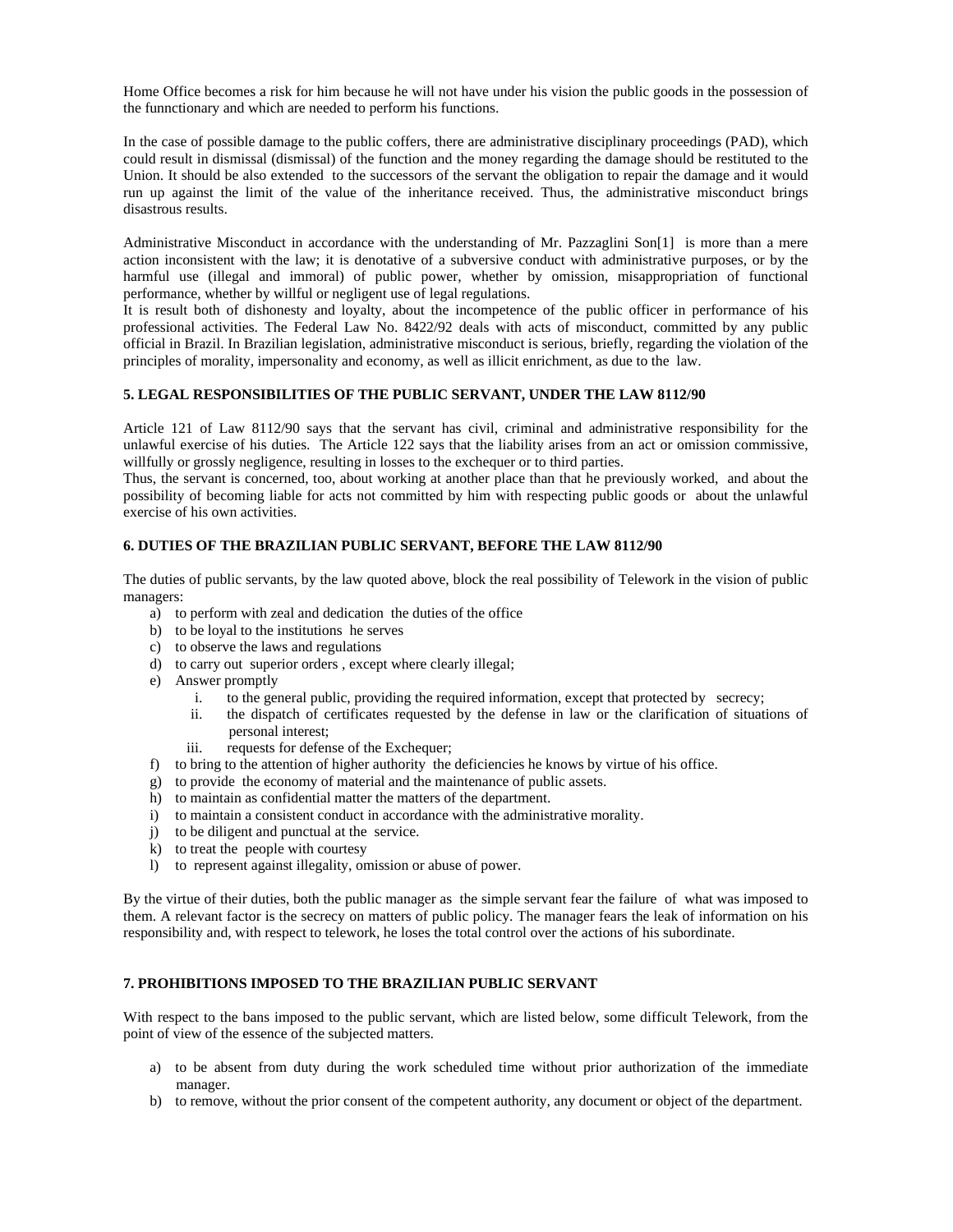- c) To oppose unjustified resistance to the progress of the development of a document and to the accomplishment of the process of the service.
- d) to promote appreciation or dislike expressions within the enclosure of the department.
- e) Committing a person outside the division except for cases provided by law, the performance of tasks that are under his responsibility or under his subordinate.
- f) to coerce or entice subordinates in order to affiliate them in a professional association or in trade union or political party.
- g) to maintain under his immediate managership in office or in position of trust, spouse, partner or relative until 2nd civil grade.
- h) To act as agent or intermediary, with public offices, except in the case of welfare benefits or assistance to relatives up to 2nd grade and spouse or partner.
- i) to receive bribes, commission, gift or advantage of any kind related with his duties.
- j) To accept commission, employment or pension status abroad.
- k) Practicing usury under any of its forms.
- l) To act in a negligent way.
- m) to use personnel or material resources of the department, in particular services or activities.
- n) Committing to another servant tasks related to the post he occupies, except in emergencies and transient.
- o) To practice any activities that are incompatible with the exercise of office or position and at the work scheduled time.
- p) To refuse to update his registration information when requested.

The bans bring caution to the public manager and to the servant. The liability of the documents that possibly should be taken home, in the case of Home Office, really causes distress. The secrecy regarding the issues is a big worry. It is pointed the possibility of delay in the accomplisment of the duty, because as the servant is working in his own residence, he will not have the commitment to finish his job with speed.

The control of the receiving of bribes, commission, gifts or advantage of any kind brings the concern that the servant is out of the sight of his superior, which probably could facilitate such an event.

The possibility of someone else - someone from his own family - to help in carrying out the work while the servant in his own home, gives addittional force to the bans. The control of the work scheduled time is a highly negative factor for the acceptance of Telework by the Brazilian public manager. The manner of controlling the telecommuter whether he is acting negligently, is also a worrying factor for the manager.

Another major concern for the Brazilian public administration, is that the servant has exclusivity with the Union, not being allowed to have his own businesses, alongside the position he occupies in the government. Thus, this situation will have no control by the state, with the telecommuter.

The control of absences, early departures, delays and, consequently, the discount fee, loses its function with respect to the teleworkers, since the manager has no way of controlling, or perhaps it does not apply, since the teleworker is in another workplace (that may be his own residence), which causes the manager to oppose the deployment of Telework.

The overtime service in public administration, is allowed only in exceptional and temporary situations, respecting the limit of two hours per day. This fact makes the manager to question the control of overtime, on Teleworking, which in turn causes the server chooses to perform overtime under the supervision of his manager (for not being questioned and also to ensure the receipt of his payment).

# **8. THE DISCIPLINARY PENALTIES IMPOSED IN LAW 8112/90**

The disciplinary penalties frighten both the manager and the servant, causing insecurity on both sides. The manager fears being punished for not having the control of the situation, in the case of the implementation of telework. In turn the servant fears that he can take one fault he did not commit and to have either no eyewitness who could reported his innocence.

Penalties will be stronger, in ascending order.

- a) Warning
- b) Suspension
- c) The abrogation of retirement or availability (work transferred to another department than that which was his previous)
- d) removal from office on commission
- e) Dismissal of commissioned function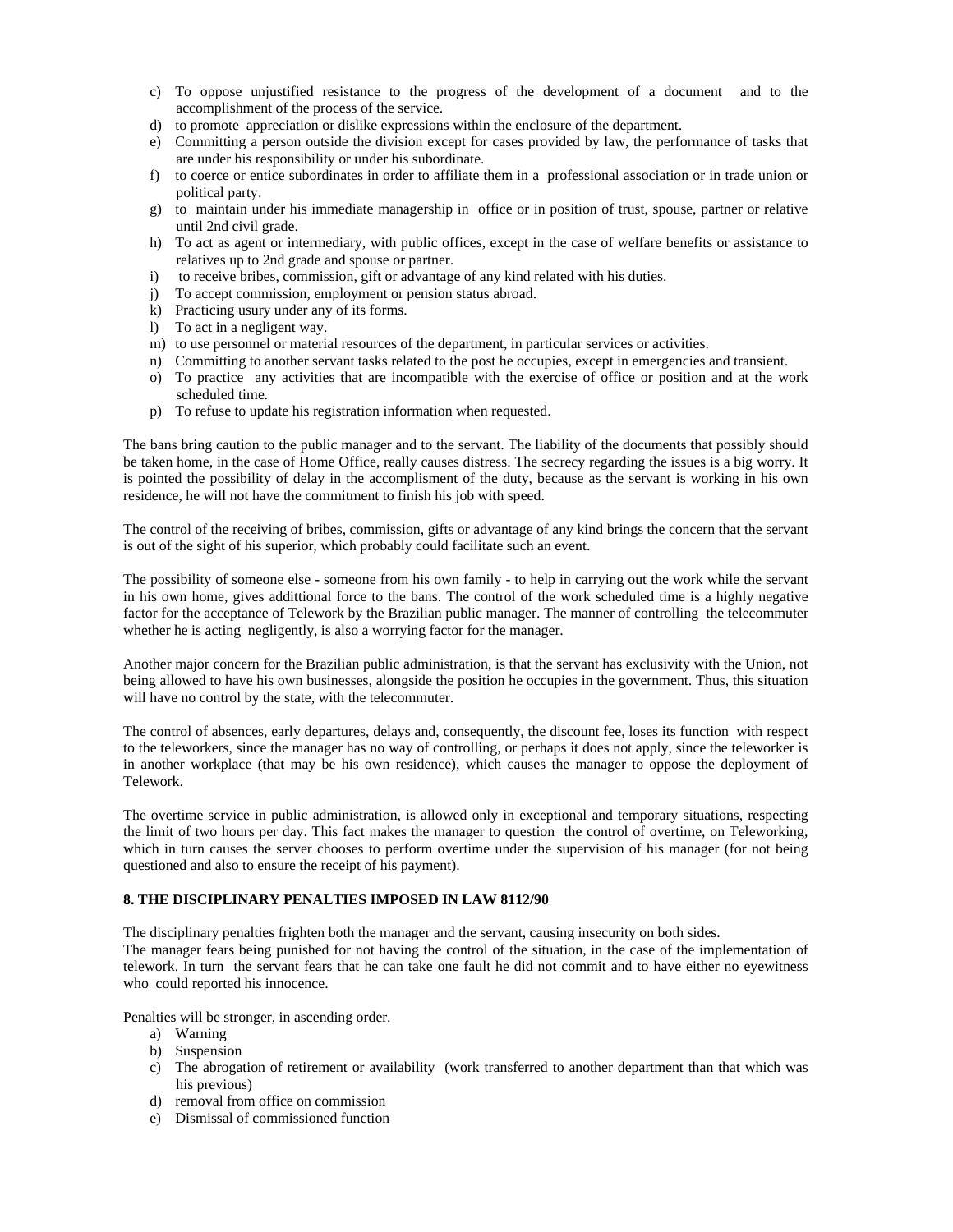In the application of penalties, shall be considered the nature and the seriousness of the infraction, the damage that has been done to public service, the aggravating or mitigating circumstances and the background of the functions.

# **9. SERIOUS FAULTS THAT LEAD TO DISMISSAL OF PUBLIC SERVICE**

The dismissal occurs when:

- a) There is crime against public administration
- b) There is abandonment of post
- c) Lack of habitual assiduity
- d) Administrative misconduct
- e) Incontinence public and scandalous conduct inside the department
- f) Severe insubordination during the service
- g) Physical offense during the service to a servant or to a private, except in legitimate self-defense or others self-defense
- h) Irregular application of public money
- i) Disclosure of secret which was appropriated due to his post
- j) Injury to the public coffers
- k) To squander national assets
- l) Corruption
- m) Accumulation of illegal positions, jobs or public functions
- n) To use the public post in order to achieve personal gain or that of others, in the detriment of the dignity of public service.

## **10. PROFESSIONAL CAPABILITY OF THE BRAZILIAN PUBLIC SERVANT**

The Brazilian civil servant is enabled to have licenses to get professional cabability. He thinks that, by telecommuting, and out of sight of his managers, he will be forgotten, losing the opportunity to improve in his career, through training courses. Also, within his department, are made courses, workshops of multiplication, workshop, and this fact also reinforce his fear about being forgotten.

# **11. THE ETHICAL FACTOR OF THE SERVANT IN DETRIMENT THE ACCEPTANCE OF TELEWORKING**

One factor that conflicts with respect to the teleworkers, is the possibility that they not keep absolute secrecy about the documentation of the department, as well as about the knowlegde they have of its services. The managers think that the Telework allows a lack of commitment from the servant, in relation to public administration. One of the most relevant indicators to break this insecurity, would be the total interpersonal reliability, achieved through correct principles of character and safety. Only through a solid knowledge about the personality of their subordinates, managers might choose, with minimal margin of error and without major risks, who would be the possible teleworkers.

# **12. THE REALITY OF TELEWORK ALREADY USED IN PUBLIC AREA**

Public enterprises apply Telework and do not detect it, to the fullest. They surround themselves with laws, in order to be protected. But with respect to telework, the public enterprises are required to use it.

We take as example the Ministry of Agriculture of Brazil and its companies: CONAB –(The Brazilian Company of Storage), EMBRAPA – (Brazilian Agricultural Research) and INMET – ( National Institute of Meteorology). Even the Ministry of Agriculture has federal agriculture inspectors - FFAs, which have their functions in the survey of farm products in stores, slaughterhouses, dairies, in central supply, free markets, ports and airports, and in these farthest spaces they supervise the export and import of food.

They act, too, in the harvest season of apples in Argentina.

It has also inspection agents who need not necessarily specific degree courses, such as inspectors, who have been trained in veterinary medicine, agronomy and animal husbandry. The agents stay directly within the abattoir and inside the enterprises which produce various products, especially those resulting from milk, cheese, curd and yoghurt. With this, we see that the servants work in many others several places than the Ministry itself, including in other private companies, ie private, non-governmental organizations, making the proper supervision.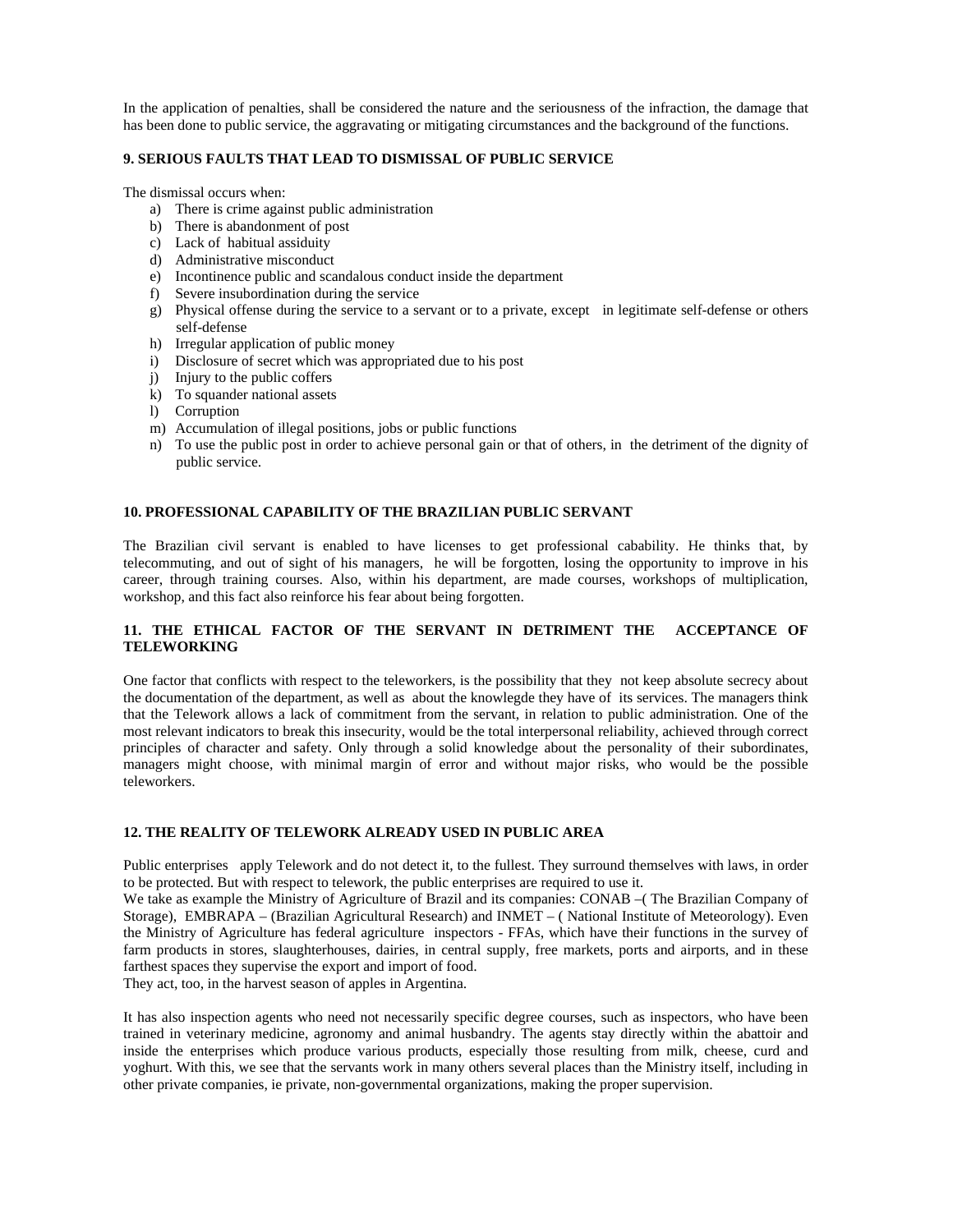For such services, the Union provides the daily values which are settled for payment of the trip and the stay in the place of implementation of telework. Electronic devices such as notebooks, are provided.

Regarding the Brazilian Company Storage, teleworkers travel throughout the states, often using GIS, with appropriate equipment to assess the crop, still in plantings. They also control in warehouses / silos, which are stored the harvested grains.

The Institute of Meteorology also uses servants outside the offices, who having special equipment, estimate the quality of time, benefiting Brazilian agriculture, as to the planting. ANVISA / Sanitary Inspection that is an agency of the Ministry of Health has its inspectors working in flexible places. Thus, we see that the Brazilian civil servants are already using Telework, although not classified as teleworkers.

For them, there is flexibility in the law, with respect to the rigidity of time. They do not receive overtime.

On the contrary they work for results, ie, they need to present the results of what was proposed, without the need for marking rigid work schedule time.

In all Brazilian public departments, there are functions that require the flexibility of the workplace, ie Telework has become a necessity to reach the objectives. It just needs to be accepted and inserted in the laws of public administration, as an indicator of success.

# **13. SOLUTION FOR THE CONTROL OF PRODUCTIVITY OF THE INSPECTORS**

There are several Brazilian agencies of the government that have inspectors on their staff. For instance, we have the Federal Public Revenue, an agency of the Ministry of Finance, which oversees the contributers, whether individuals or corporations. One of the systems to measure results of their work is through the achievement of goals set in advance, to be achieved within a stipulated period. The adequate production demonstrates, clearly, the productivity of their the state of the state of the state of the state of the state of the state of the state of the state of the state of the state of the state of the state of the state of the state of the state of the state of the s

servants. With this, the Telework finds, in the public administration, awareness of its possibility.

# **14. TELEWORKERS IN COURT IN MINAS GERAIS**

TRJ (Regional Court of Justice) in the state of Minas Gerais, uses the Telework, without naming it.

The legal assistants work in Home Office, taking the cases to be expedited to their homes, returning to the Court on a day in the week to introduce them and to pick up more cases. They do not receive overtime, but have a gratified function, or receive a plus percentage, as motivation. A research with some lawyers who work in this regime, resulted in a better quality of life, with a reduction of stress highly rewarding, as they do not have to face daily traffic, and can eat homemade food, having appropriate time to solve personal problems, having a most satisfactory family life, and a highly important item raised, which was the time available for legal advice and even distance learning courses, for the area.

Only one negative factor was introduced: no equipment for the job is offered to the telecommuter home office, he has to use his own computers and bears the costs of using the Internet. This fact is a consequence of non-awareness of what the Telework is in reality, and the basic necessities for its deployment. It is necessary the training both for the manager and for the servant. The survey of basic needs must be accomplished.

# **15. LAWYERS TELEWORKING IN BRASÍLIA**

Court of Audit (TCU) is applying a Telework Pilot Project as an experience, extended by one year. Taking as the unique productivity, the result has been highly satisfactory. If there is continuity of this type of work, the servant statutory (public servant subjected to the law 8112/90) will have, coming from the department that examines the public accounts, the major motivation to use the remote working, as it is called at TCU (Court of Audit). That method is used only by lawyers of the Department Board.

It is worth noting that the scheme of work is statutory.

# **16. TELE AUDITORS**

The Internal Revenue Service - SRF in Brasilia, with its servers in a statutory regime, is using a telework pilot project, with its auditors, with a highly satisfactory result, which could become a workable model, with wide acceptance.

#### **17. TELEWORKERS IN BANCO DO BRASIL S.A.**

Bank of Brazil has a project of Telework to be approved and to be included in its area of technology, which will